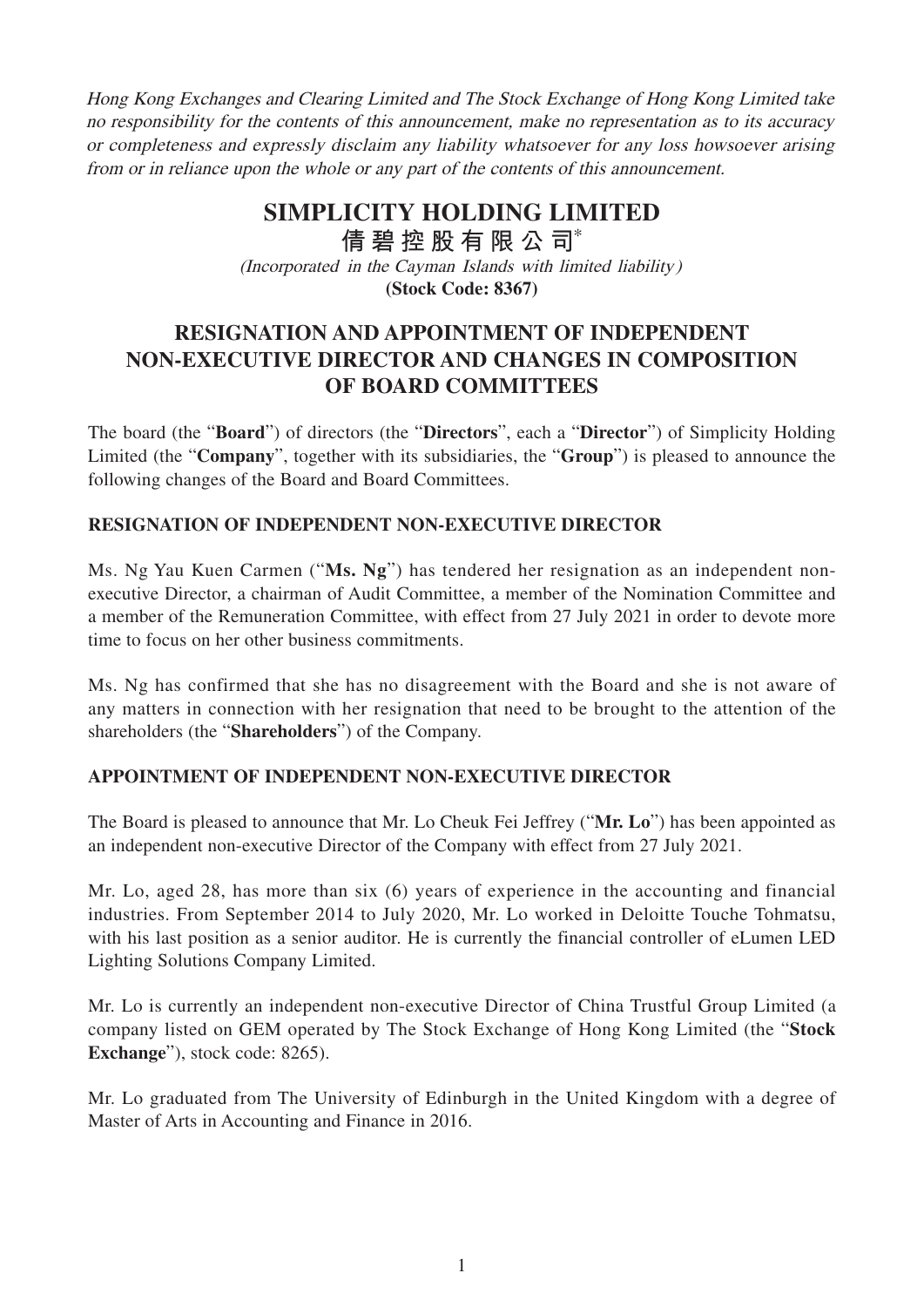Saved as disclosed above, Mr. Lo does not hold any directorship in other public companies the securities of which are listed on any securities market in Hong Kong or overseas in the last three years or held any other position with the Company and/or its subsidiaries or other major appointments and professional qualifications.

Mr. Lo does not have any interest in the shares or underlying shares of the Company within the meaning of Part XV of the Securities and Futures Ordinance (Chapter 571 of the Laws of Hong Kong).

Save as disclosed above, as at the date of this announcement, Mr. Lo does not have any relationship with any Director, senior management or substantial or controlling shareholder (as defined in the rules governing the listing of securities on GEM made by the Stock Exchange (the "**GEM Listing Rules**")) of the Company.

Mr. Lo will enter into a letter of appointment with the Company in relation to his appointment as an independent non-executive Director for a term of three (3) years with effect from 27 July 2021, subject to retirement by rotation and re-election at the Annual General Meeting of the Company pursuant to the articles of association of the Company. Pursuant to the letter of appointment, the annual remuneration of Mr. Lo as an independent non-executive Director of the Company is HK\$120,000. Such remuneration is determined with reference to the Company's performance and profitability, as well as the prevailing market conditions. Save for the said annual remuneration, Mr. Lo will not be entitled to any other emolument for holding his office as an independent nonexecutive Director.

Mr. Lo has confirmed that he met the independence criteria set out in Rule 5.09 of the GEM Listing Rules. Save as disclosed above, the Company considers that in relation to the appointment of Mr. Lo as an independent non-executive Director, there is no information which is discloseable nor is/was he involved in any of the matters required to be disclosed pursuant to any of the requirements of the provisions under paragraph 17.50(2) of the GEM Listing Rules, and there is no other matter which needs to be brought to the attention of the Shareholders.

## **CHANGE IN COMPOSITION OF BOARD COMMITTEES**

The Board further announces that following the resignation of Ms. Ng, Mr. Yu Ronald Patrick Lup Man will be appointed as the chairman of the Audit Committee with effect from 27 July 2021. Mr. Lo will be appointed as a member of each of the Audit Committee, Nomination Committee and Remuneration Committee with effect from 27 July 2021.